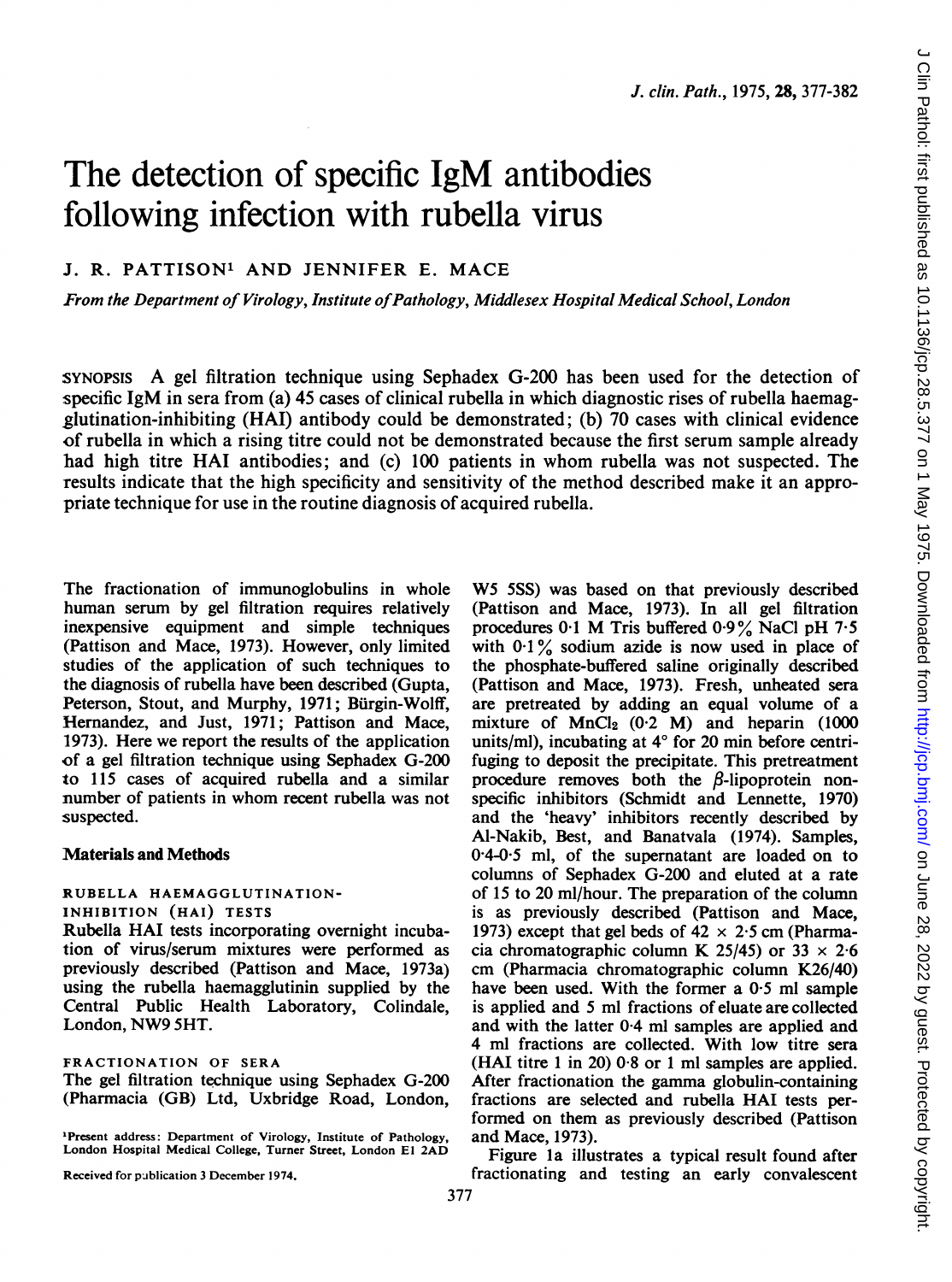| Control-                        |                |                                                         |                           |                                                                                                                                                                                              |           | $\left[ \begin{array}{ccc} 0 & 0 & 0 \\ 0 & 0 & 0 \end{array} \right]$ |           |             |                              |                         |                         |
|---------------------------------|----------------|---------------------------------------------------------|---------------------------|----------------------------------------------------------------------------------------------------------------------------------------------------------------------------------------------|-----------|------------------------------------------------------------------------|-----------|-------------|------------------------------|-------------------------|-------------------------|
|                                 | 64             | $\mathcal{L}_{\mathcal{B}}$ $\mathcal{L}_{\mathcal{B}}$ | C.                        |                                                                                                                                                                                              | a a       | G.                                                                     | e e       |             |                              |                         |                         |
| $\mathbf{1}$<br><b>Dilution</b> | 32             |                                                         |                           |                                                                                                                                                                                              |           |                                                                        |           | $\alpha$    |                              |                         |                         |
|                                 | 16             | 1960 (* (*                                              | C abi                     | <b>Barbar</b>                                                                                                                                                                                |           |                                                                        |           |             | $\bullet$                    |                         |                         |
|                                 | 8              |                                                         | $\mathbb{G}$ (* (* (* )   | <b>OB</b>                                                                                                                                                                                    |           |                                                                        | $\bullet$ | $\bullet$   |                              |                         |                         |
|                                 | $\overline{4}$ |                                                         |                           | $\left(\bullet\right)\left(\bullet\right)\left(\bullet\right)\left(\bullet\right)\left(\bullet\right)\left(\bullet\right)$                                                                   |           | $\bullet$ .                                                            | $\bullet$ | $\bullet$   | $\bullet$ )                  |                         | $\bullet$ ) $\circ$ )   |
|                                 | $\overline{2}$ |                                                         |                           |                                                                                                                                                                                              |           |                                                                        |           | $\bullet$   | $\bullet$ }                  |                         | $\bullet$ ) $\bullet$ ) |
| Undiluted                       |                |                                                         |                           | $C^{\bullet}$ $C^{\bullet}$ $C^{\bullet}$ $C^{\bullet}$                                                                                                                                      |           | ن ن ن                                                                  |           |             | $\cdot$ ) $\cdot$ ) $\cdot$  |                         |                         |
| Control-                        |                |                                                         |                           |                                                                                                                                                                                              |           |                                                                        |           |             |                              |                         |                         |
|                                 |                |                                                         |                           |                                                                                                                                                                                              |           |                                                                        |           |             |                              |                         |                         |
|                                 | 64             |                                                         | 1966 G G G G              |                                                                                                                                                                                              | ⊛         | $\circledast$                                                          | ٦         | W)          | $\circ$                      |                         |                         |
|                                 | 32             |                                                         | <b>10 10 (a (a (a (a)</b> |                                                                                                                                                                                              | G         | $\overline{\phantom{a}}$                                               | $\cdot$   | $\bullet$   | $\bullet$ ) $\circledcirc$ ) |                         |                         |
| <b>Dilution</b>                 | 16             | $\omega$ (a                                             | (a, a)                    |                                                                                                                                                                                              |           |                                                                        |           |             |                              | $\rightarrow$           |                         |
|                                 | $\,8\,$        | $\bullet$ $\bullet$                                     | $\circ$                   |                                                                                                                                                                                              |           | $\bullet$                                                              |           | $\bullet$   | $\bullet$                    | $\bullet$               | $\circ$                 |
|                                 | $\overline{4}$ | $\bullet$                                               | $\circ$                   |                                                                                                                                                                                              | $\bullet$ | $\bullet$                                                              | $\bullet$ | $\bullet$ ) | $\bullet$ )                  | $\bullet$ ) $\bullet$ ) |                         |
|                                 | $2^{\circ}$    | $\bigcirc$                                              |                           | $\left(\begin{matrix} 0\\ 0\\ 0\\ 0\\ \end{matrix}\right) \left(\begin{matrix} 0\\ 0\\ 0\\ 0\\ 0\\ \end{matrix}\right) \left(\begin{matrix} 0\\ 0\\ 0\\ 0\\ 0\\ 0\\ 0\\ \end{matrix}\right)$ |           | $\ddot{\phantom{1}}$                                                   | $\bullet$ |             |                              |                         |                         |
| <b>Undiluted</b>                |                |                                                         |                           |                                                                                                                                                                                              |           |                                                                        |           |             |                              |                         |                         |
|                                 |                |                                                         |                           |                                                                                                                                                                                              |           | 13  14  15  16  17  18  19  20<br>Fraction number                      |           | 21          | 22                           | 23                      | 24                      |

Fig la and b Rubella HAI tests of the immunoglobulincontaining fractions eluted from a column of Sephadex G-200 (for explanation see  $text$ ).

serum. The rubella HAI activity elutes in two peaks whereas with sera from patients with no recent history of a rubella-like illness or contact with rubella all the rubella HAI activity elutes in the second peak (fig 1b).

A quantitative representation of the results can be derived as follows. The total recovery of rubella **HAI** activity from the column can be calculated by adding together the reciprocal titres of all the fractions and multiplying by 20 to allow for the dilution during the pretreatment and fractionating procedures. In fig 1a the value obtained is 2420 and in fig 1b it is 3200. Before fractionation both sera had HAI titres of 1 in 2560. With early convalescent sera the column recovery can be subdivided into two peaks and in fig 1a the peak 1 recovery (fractions 13-16) is 880. It is this value which is subsequently referred to as 'reciprocal peak 1 rubella HAI titre'. Alternatively, the rubella HAI activity eluting in peak 1 can be expressed as a percentage of the total HAI activity eluted from the column. In fig 1a  $36\%$  of the rubella HAI activity elutes in peak 1.

# **Results**

The origins of the sera tested in this study are shown in table I. These were obtained from 115 patients who on clinico-epidemiological grounds were suspected of having recent rubella. The diagnosis was unequivocably confirmed in 45 cases by the demonstration of rising rubella HAI titres.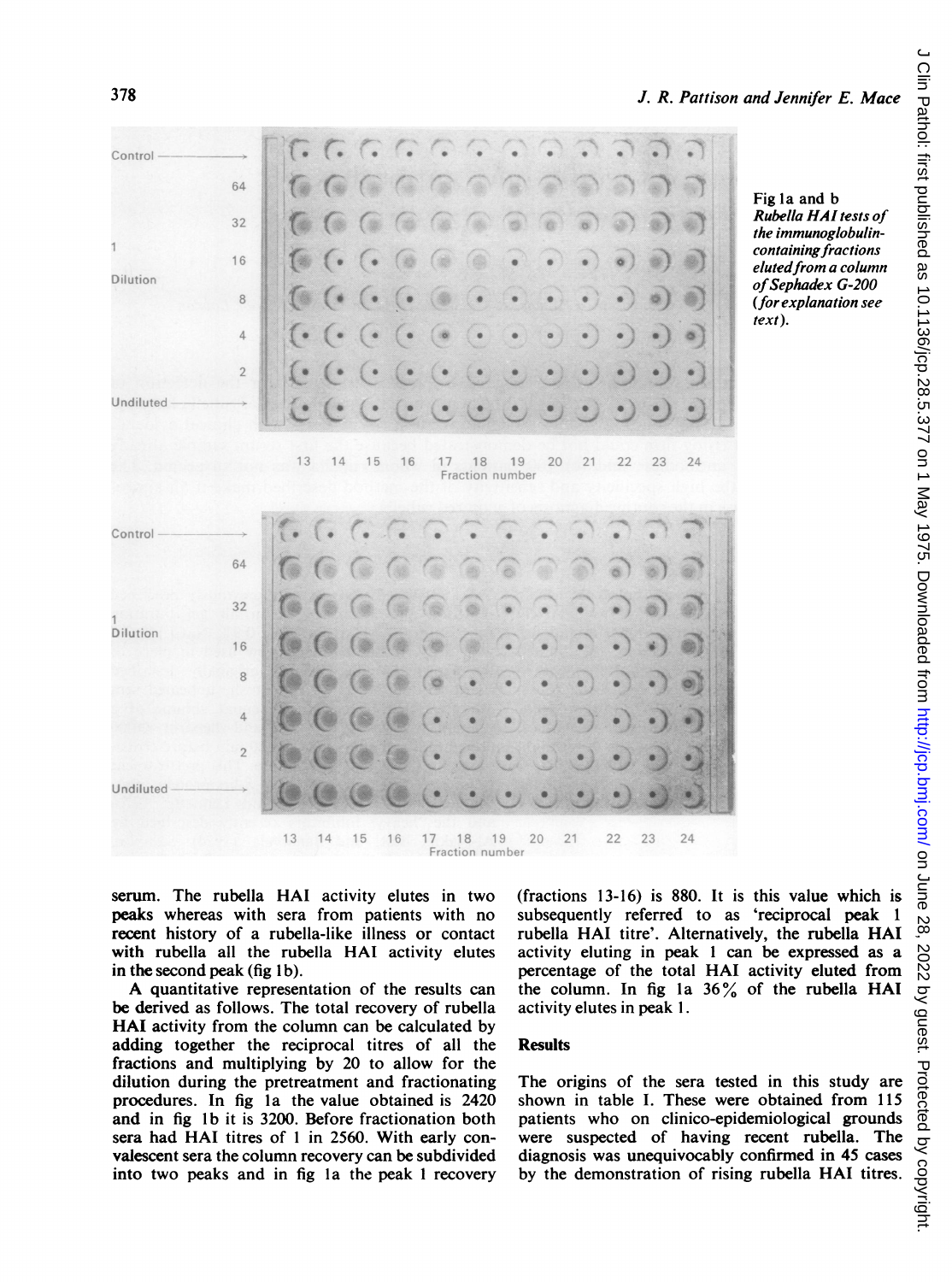| <b>Rubella Infections</b>                 | No. of<br><b>Patients</b> | No. of<br>Sera |  |
|-------------------------------------------|---------------------------|----------------|--|
| With diagnostic rises in HAI titre        | 45                        | 82             |  |
| Without diagnostic rises in HAI titres    | 70                        | 79             |  |
| Recent rubella not suspected <sup>1</sup> | 100                       | 100            |  |

Table I Clinical status of patients whose sera were tested for the presence of specific IgM antibodies

'Sera with high rubella HAI titres selected from those submitted from antenatal and staff health clinics for routine screening for antibodies against rubella.

The early sera necessary for the demonstration of rising titres are not consistently available in routine clinical practice. Therefore the 70 cases in which such rises could not be demonstrated because the first sera already had high titres of antibody are included for comparison. At least one convalescent serum from all 115 cases had specific rubella IgM antibody. Full clinical and epidemiological details of these patients will be described elsewhere.

As a control a further 100 sera were fractionated. These were high-titre sera submitted for routine screening for antibodies against rubella from individuals not suspected of having recent rubella.

# RUBELLA HAI ANTIBODIES IN

# UNFRACTIONATED SERA

The rubella HAI titres of the <sup>161</sup> unfractionated sera from the 115 cases of clinical rubella are shown in figure 2. Usually rubella HAI antibodies have been found to develop very soon after the onset of the rash. In one case the titre was already <sup>1</sup> in 640 the day after the rash commenced and a

titre of <sup>1</sup> in 2560 was recorded in another case three days after the onset of the rash. On the other hand, in another case no rubella HAI antibodies were detectable seven days after the onset of the rash, the titre being <sup>1</sup> in 1280 seven days later. All sera taken between 10 and 20 days after the onset of the rash have a titre of <sup>1</sup> in 640 or greater.

It is not possible to obtain a good estimate of the rate of appearance of antibodies unless daily specimens are taken in the first few days after the onset of the rash. However, some idea of the potential rate of rise can be derived from those pairs of sera in which both specimens have been taken within the first 10 days. From 12 such pairs the fastest doubling time of the total rubella HAI titre was found to be in <sup>15</sup> hours.

### RUBELLA HAI ANTIBODIES AFTER FRACTIONATION

The peak <sup>1</sup> rubella HAI activity of the 82 sera from the 45 cases confirmed on the basis of rising antibody titres is illustrated in figure 3. The continu-

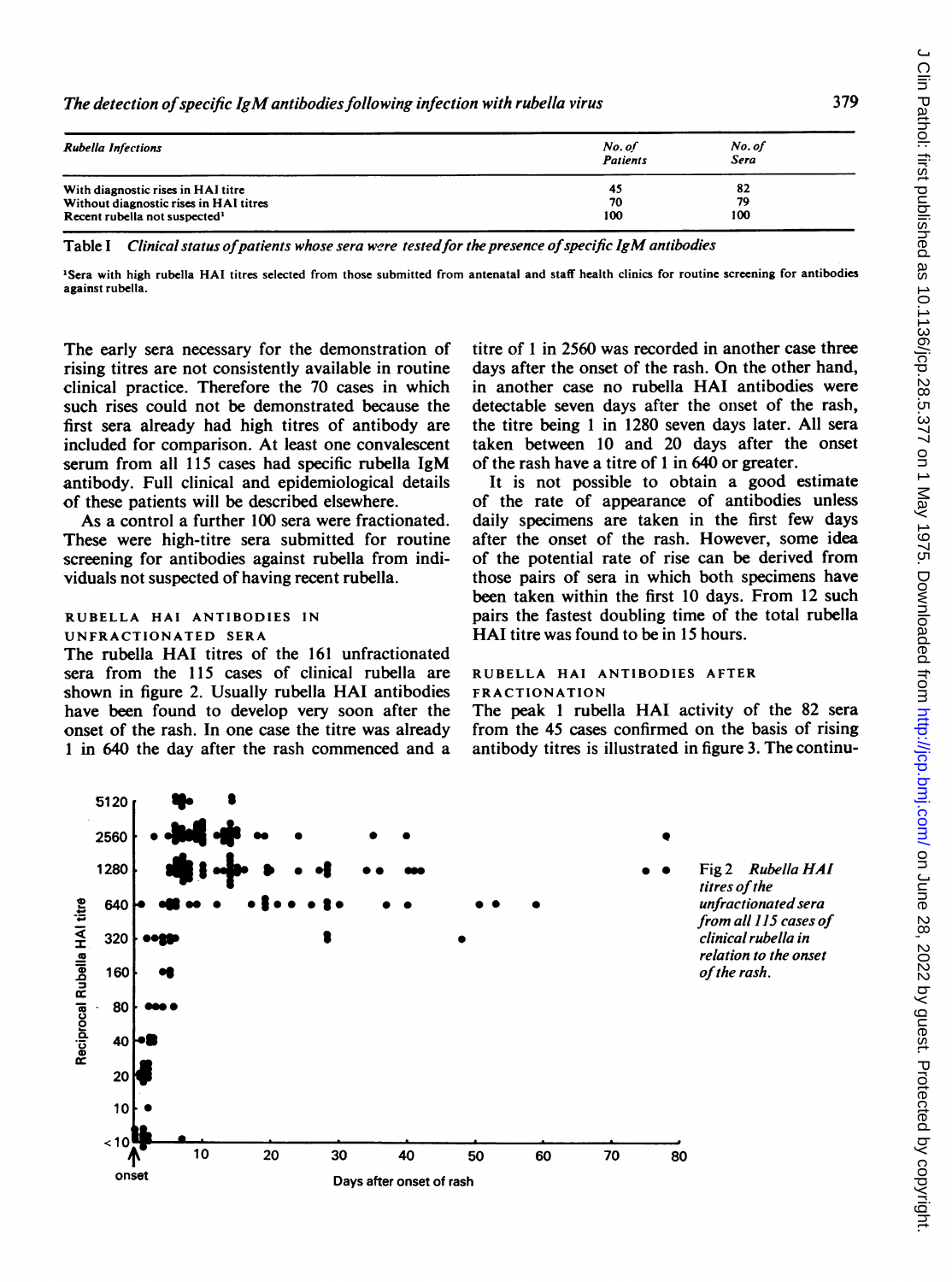

ous lines in this figure define the upper and lower limits of the peak <sup>1</sup> rubella HAI activity set by the data from these 45 cases. An essentially similar set of data was obtained with the 79 sera from the 70 patients in whom a diagnostic rising titre could not be demonstrated (fig 4). Indeed, if the data from these latter 70 cases are included then the limits set by the first 45 cases only need to be expanded slightly to accommodate the relatively high titres of four early sera. Figure 5 shows the peak <sup>1</sup> activity of all 161 sera expressed as a percentage of the total rubella HAI activity.

In general a high percentage (up to 100) of any rubella HAI activity of sera taken within the first few days of the rash elutes in peak 1. In a number of cases it is possible to demonstrate that peak <sup>1</sup> activity (containing IgM) appears before peak 2 activity (IgG). There were 50 cases in which a serum taken within the first six days of the onset of the rash had a titre of <sup>1</sup> in 20 or greater. In 16 of the 22 sera taken within the first three days of the onset of the rash all the rubella HAI activity eluted in peak <sup>1</sup> after Sephadex G-200 fractionation (fig 6). It is only on the fourth and subsequent days after the onset of the rash that specific rubella IgG (peak 2 activity) can be detected in the majority of sera (fig 6). Even so, in one case there was no detectable specific IgG antibody in a serum taken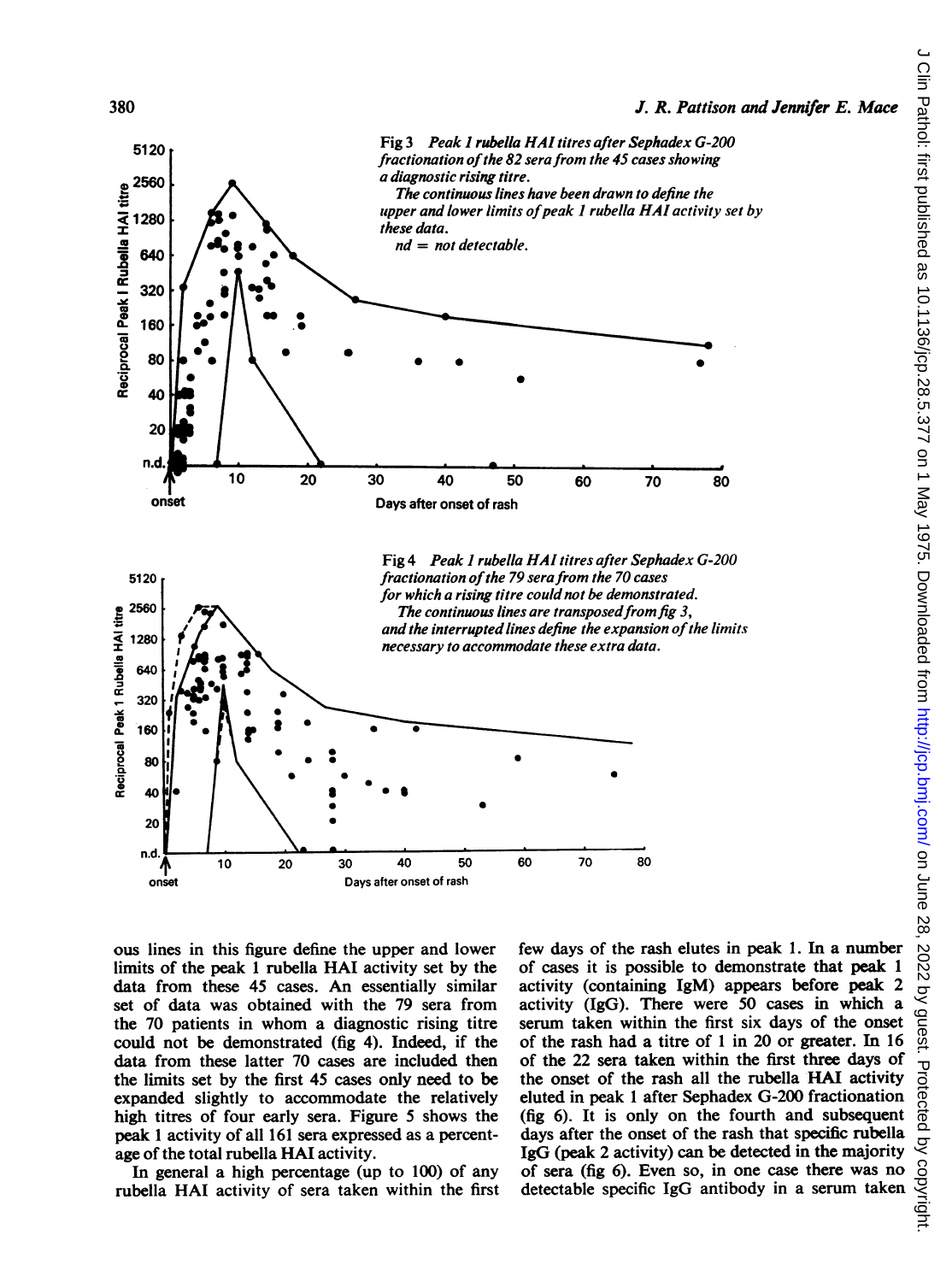

on the fifth day after the appearance of the rash, and in another case none in a serum taken on the sixth day afterwards (fig 6).

In order to validate the association of peak <sup>1</sup> rubella HAI activity with relatively recent rubella, sera with high rubella HAI titres from individuals not suspected of having recent rubella were examined for specific IgM. Out of 100 such sera only one was found to contain rubella HAI antibody which fractionated in peak 1. This serum had a rubella HAI titre of 1 in 1280 and  $10\%$  of this fractionated in peak 1. On questioning the patient (a nurse who had just commenced training), it was revealed that five weeks previously she had had a rash with cervical lymphadenopathy which had been diagnosed on clinical grounds as rubella.

# **Discussion**

In devising the gel filtration technique used here

particular attention was paid to maintaining simplicity and low cost (Pattison and Mace, 1973). With only minor modifications (see Materials and Methods) the technique has been applied to the diagnosis of acquired rubella in a routine clinical laboratory for almost three years. For this purpose the entire procedure involves only a basically standard pretreatment of serum, filtration through a column of Sephadex G-200, and finally routine rubella HAI testing of <sup>12</sup> of the eluted fractions. The validity of this procedure as a diagnostic technique for rubella is based on the results described here.

Sephadex G-200 fractionation of the first convalescent serum from those 45 cases in which a rising titre could be demonstrated indicated that some of the activity of all such sera except one eluted in peak <sup>1</sup> (fig 3). The exception was a case in which the convalescent specimen was not taken until 47 days after the start of the rash. Confirmation